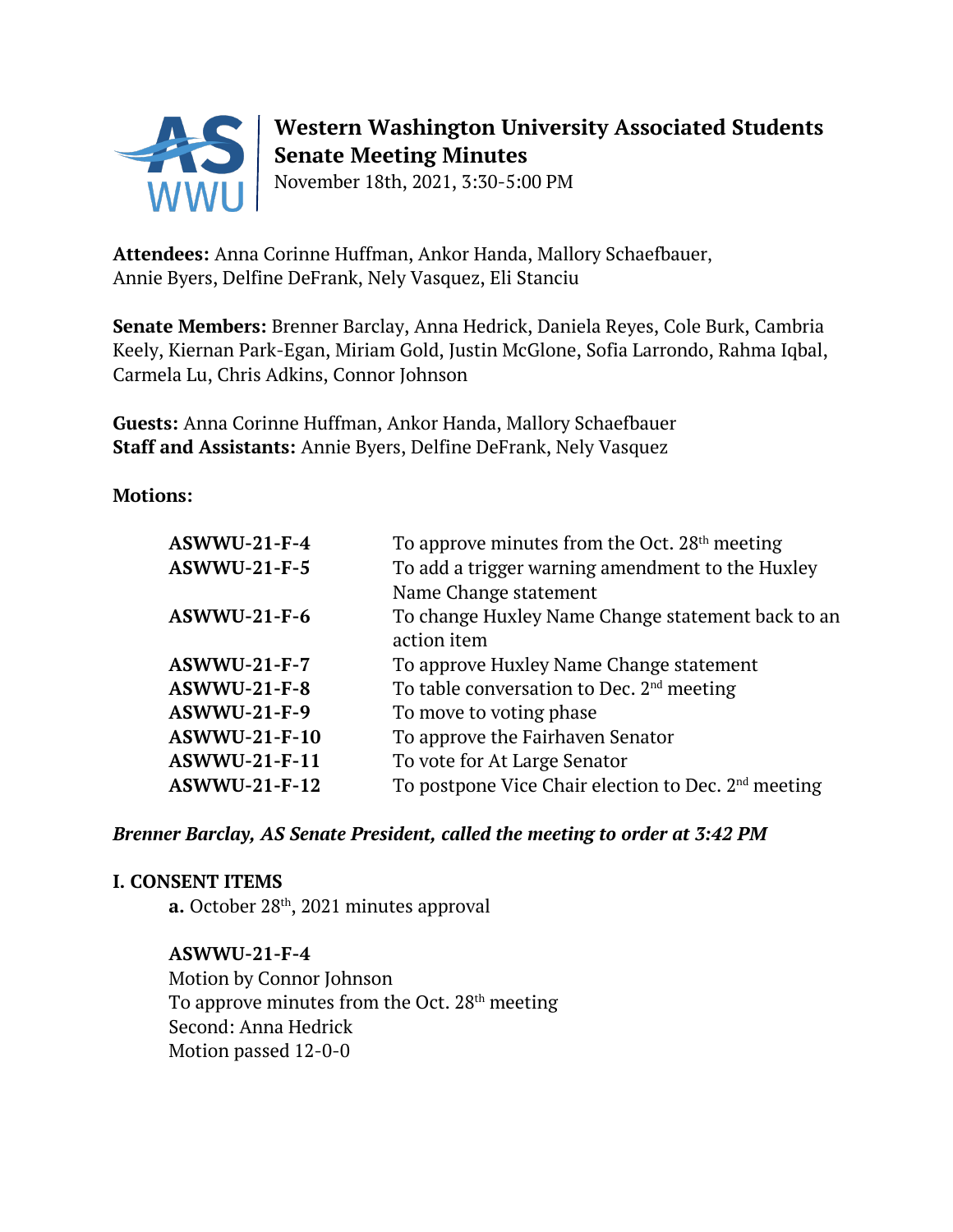### **II. REVISIONS TO THE AGENDA**

- **a.** Keely and Hedrick want to change her action item to an info
- **b.** DeFrank recommends putting all of the actions items as info before being put into action
- **c.** Huffman wants to change the legislative agenda to an info guest

# **III. PUBLIC FORUM**

## **IV. INFORMATION ITEMS – GUESTS**

- **a.** Huffman encourages engagement on the legislative document (Doc 1) by putting questions and if anyone wants to add to reach out to her or Handa
- **b.** Stanciu asks if there were changes since it was presented to the Executive Board
	- a. Handa and Huffman confirms
- **c.** Barclay ask the process from the Senate and Executive Board lobbying efforts and policy
	- a. Huffman answers that once the agenda passes, Handa and her will be working on Western Lobby Day and will be creating one pager's for students to focus and select based on their interest
	- b. Once it reaches legislators, it'll be centered around student interests
- **d.** Barclay asks what some of the differences between Western's and WSA (Washington Student Association) legislative agenda
	- a. Huffman says that there aren't many differences between the two agendas
	- b. But one difference is Western's drinking water and transitioning into to clean energy feeding system
	- c. Repealing RCW with the addition of some Western specifics
- **e.** Gold asks what is the "Centering Equity at WWU" section
	- a. Huffman responds that is it an introduction and intentions for the agenda
- **f.** Gold asks how the survey put out by OCE involves the agenda
	- a. What this agenda focuses on are what students identify they want to see based on the survey
	- b. Barclay asks how the survey affects the lobbying efforts
		- i. Huffman says that they are using it to craft language and that the priorities that are on the survey are reflected in the agenda and will be used to train students for Lobby Day and reaching out to legislators
- **g.** A Senator asks about the WSA and what autonomy and advocacy efforts and local actions are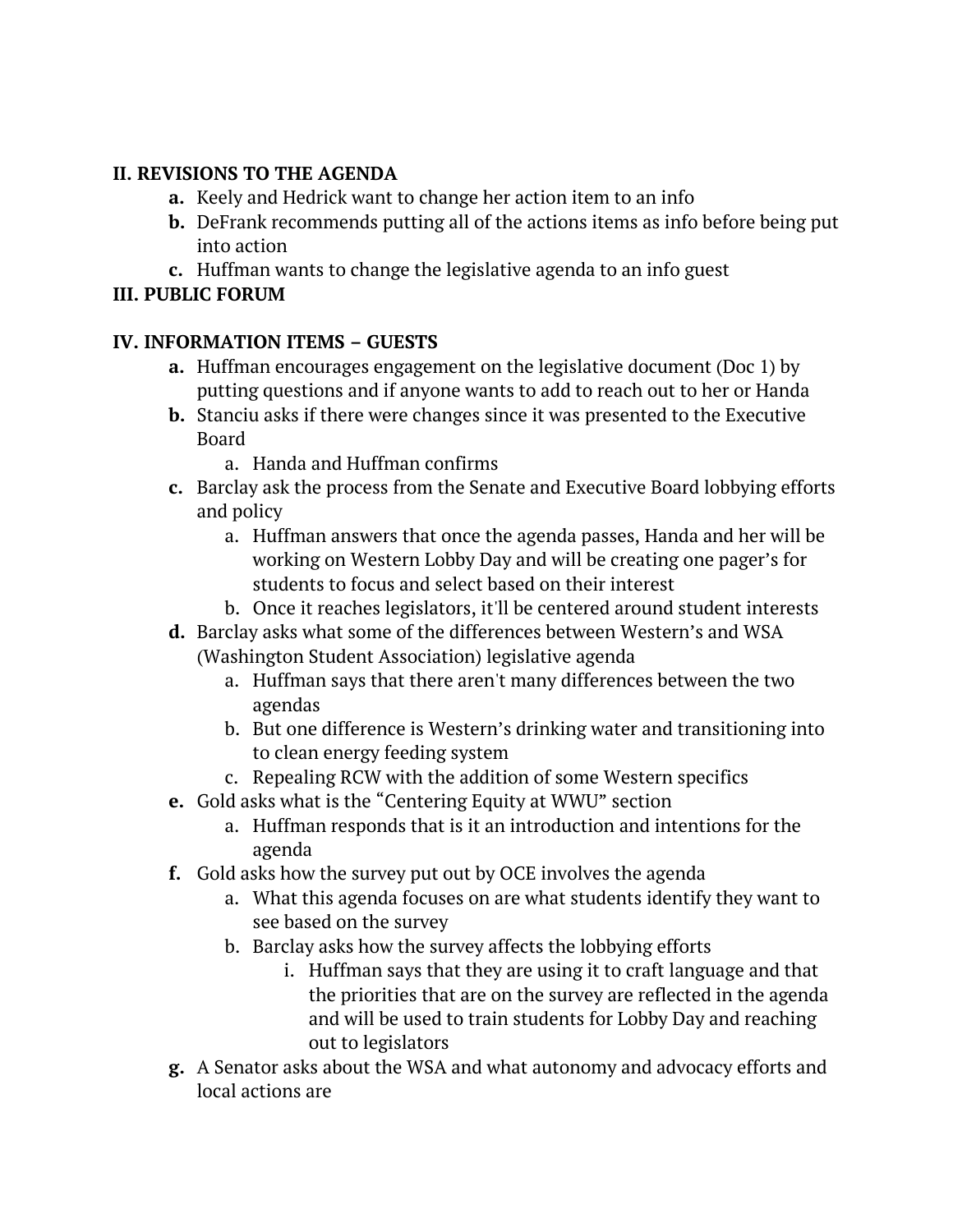- a. Huffman says is it connected to the WA Student Association and it has been asked to enable the Washington Student Achievement Council to levy up to two statewide Student Associations
	- 1. One would be geared towards undergrad and graduate students and one would be geared toward community and technical college students
- b. CTC students don't have any direct line to advocacy and the state board they have is admin centered
- c. Some universities like EWU and WSU haven't been able to pay into a WA State Association
- d. The goal is to have more institutions and students access this, regardless if their campuses will pay into
- e. Handa says this is based on the California and Oregon system
- **h.** Keely asks about the "Title IX and Compliance" section
	- a. She asks if Huffman has fortification of what she's going to ask about the legislature
	- b. Huffman says she is looking for more concrete asks and welcomes any suggestion
		- i. One is mandating that all student employees on University campuses receive Title IX training
	- c. Keely says she is reviewing a 2018 audit that led to the formation of the Title IX compliance office and would like to connect with Huffman on that
- **i.** Handa wants opinions on the "Divesting from Prison Labor" section
	- a. Handa explains that "RCW 39.26.250 is a state law that requires all public institution to preferences to goods and services associated with a prison labor work program"
	- b. Students on campus have expressed they want to divest from prison labor
		- i. However, there is concern on how the university would financially transition from this system
		- ii. Singh asks what opportunities does WWU have outside of prison labor forms and expresses concern whether WWU will follow through with it
			- 1. Handa says multiple Universities and campuses such as WSU and UW support divesting from prison labor
			- 2. He also says that local farmers in Whatcom County are interested in selling food to the University
- **j.** Stanciu asks if repealing RCW 39.26.250 would affect anyone else such as public schools who use their labor or if it is limited to prison production labor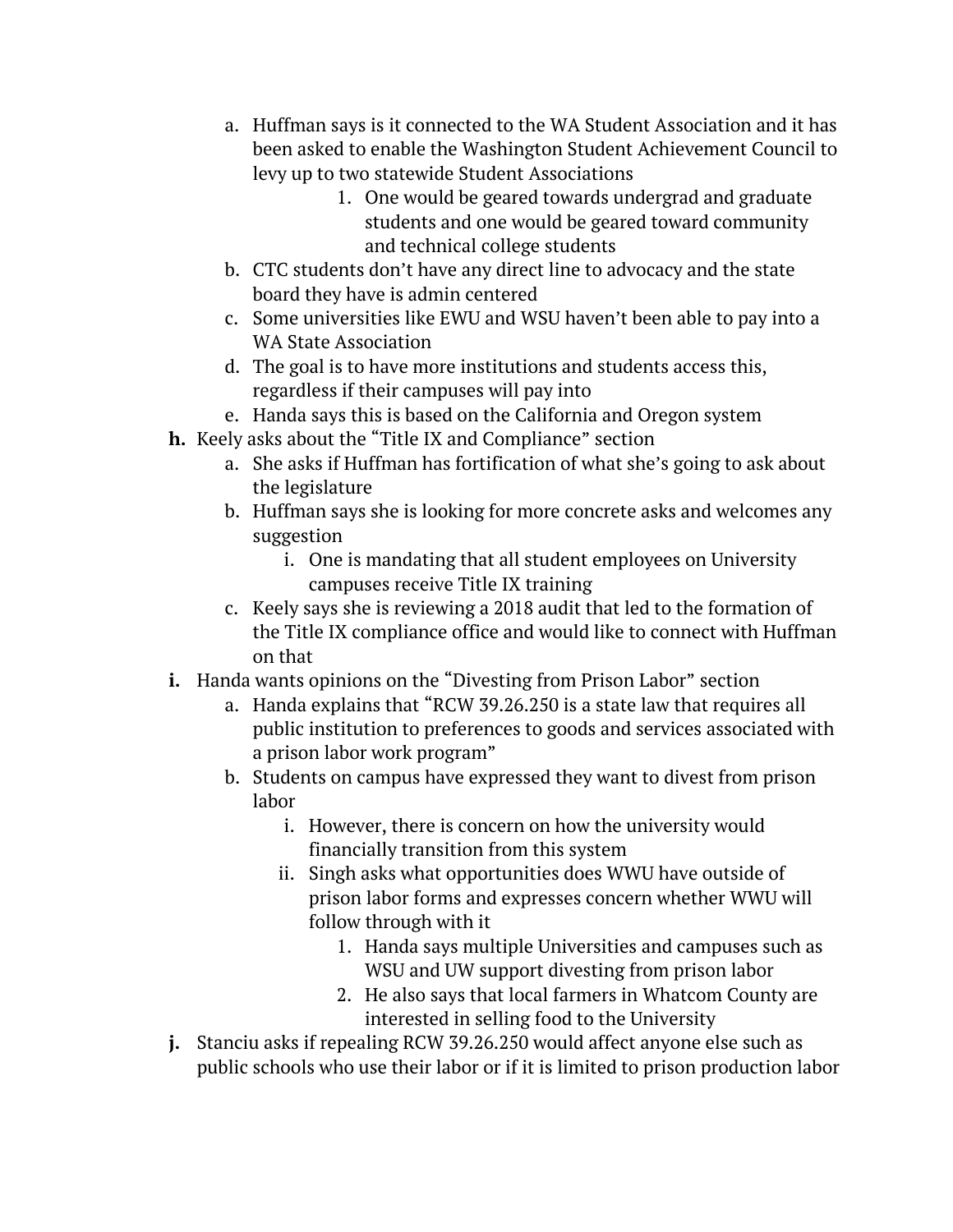#### a. Handa says for any goods or services

#### **V. ACTION ITEMS – GUESTS**

#### **VI. PERSONELL ITEMS**

#### **VII. INFORMATION ITEMS – SENATE**

- **a.** Huxley Name Change Endorsement (Doc 2)
	- **a.** Keely says that her, Park-Egan, Ryan Morris, Hedrick, and Laura Wagner from the Executive Board have written a statement and want it approved in the Senate
	- **b.** Stanciu brought up that the letter contains some potential triggering words when it was brought to the exec board
	- **c.** Schaefbauer said that there will be a disclaimer put in the beginning
	- **d.** Keely says that since then, some of the language has been softened
	- **e.** Gold and Larrondo argue that the language should be censored and instead to just put a trigger warning at the beginning

#### **ASWWU-21-F-5**

Motion by Miriam Gold To add a trigger warning amendment to the Huxley Name Change statement Second: Justin McGlone Motion passed 12-0-0

#### **ASWWU-21-F-6**

Motion by Connor Johnson To change Huxley Name Change statement back to an action item Second: Anna Hedrick Motion passed 12-0-0

#### **ASWWU-21-F-7**

Motion by Cambria Keely To approve Huxley Name Change statement Second: Anna Hedrick Motion passed 12-0-0

- **b.** Ability and Access Committee
	- a. What the Committees would be about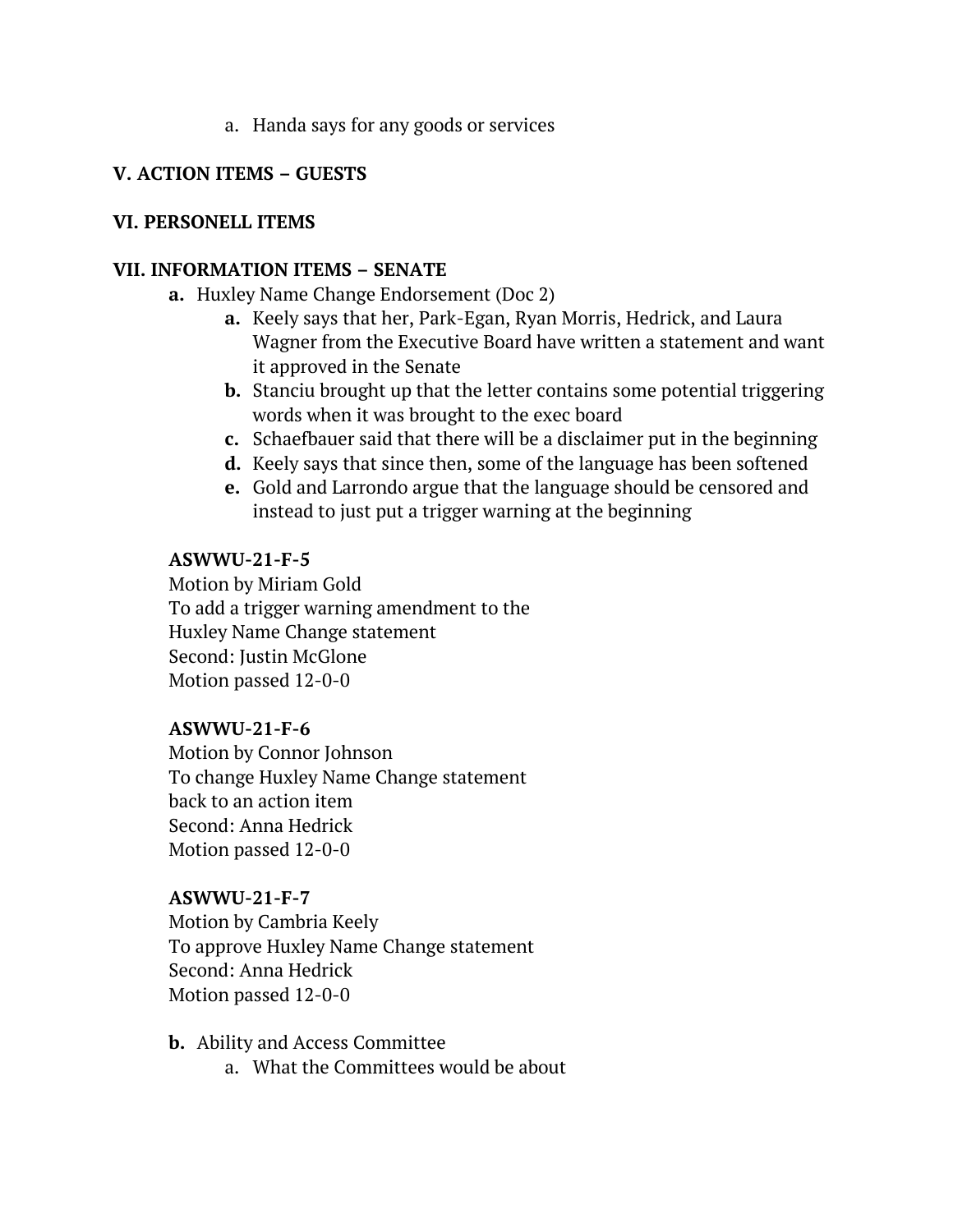- i. Address issues on campus, particularly signage for wheelchair ramps
- ii. Markers for missing bricks on campus
- **c.** Shred the Contract
	- a. Hedrick said that the Committee recently looked at the renewed contract with Aramark which expires in 2023
	- b. There was an amendment added but some of the information has been blacked out or redacted
		- i. They are actively trying to figure out what was on the document
		- ii. She also said the committee is actively trying to communicate more with Melinda Husky to figure out what the committee can gain from the document
	- c. The Committee is looking to acquire a consultant to WWU develop a self-operating system and obtain a grant through the CJF and use the money to fund a trip to tour other Universities to look at their selfoperating dining system
	- d. Hedrick emphasizes that there is a short timeframe as the contract with Aramark expires in 2023 years
	- e. The Committee wonders that if students did help to create a proposal for the grant, if the internal committees from the Senate could work on crafting the proposal and students could get paid for the research
	- f. Working with the administrators, Hedrick says they will appoint a consultant to discuss with students to understand their values and interests in the WWU dining system
	- g. Discussing with Melinda Husky, she says there is talk about a selfdining operating system, but that no actions have been taken
	- h. Hedrick asks the Senate about their opinions and questions
	- i. Shred the Contract Committee right now is trying to convince the administrators to do a self-operating system because they are undecided
	- j. Hedrick also says they are trying to reach out to students and get their opinions
	- k. Gold asks if self-operating systems also include the cafes and stores at WWU and if they are a part of Aramark
		- i. Other Senators confirm they are a part of Aramark
	- l. Gold says to also think about food restrictions so that students can be accommodate if there is a self-operating system
		- i. Gold asks if for restaurants on campus such as Starbucks, does Aramark own those franchises and if they do, how will it affect the stores
			- 1. Hedrick says she will need to get back to Gold on that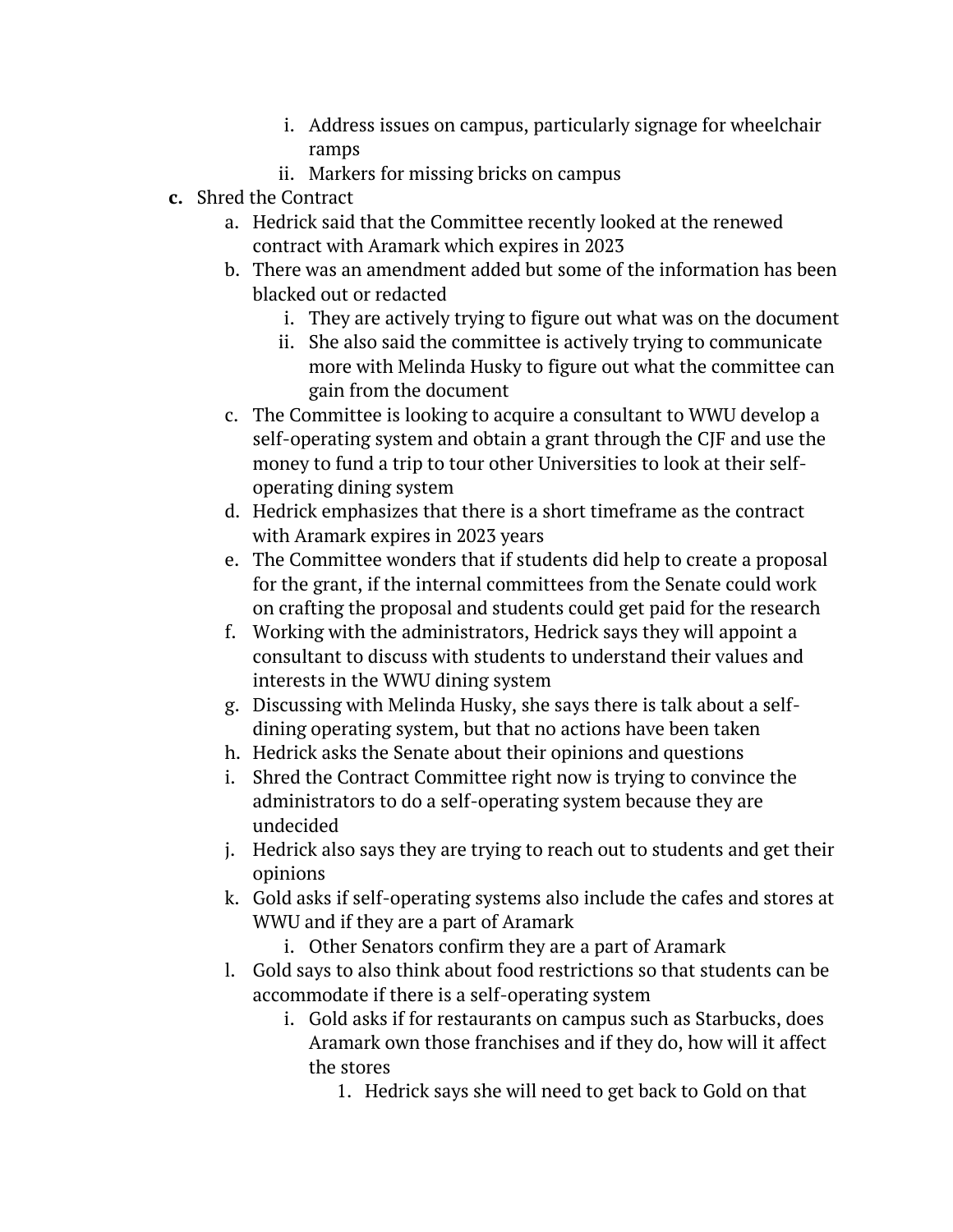- m. Gold also expresses concerns for student employees if there is a selfoperating system
	- i. Hedrick says the self-operating system would still support the employees
- n. Gold asks where the funding for the employee would come from since they're paid by Aramark
	- i. McGlone, who comes from a self-dining university, says that he thinks the employees were paid through a federal program and not the school
	- ii. Stanciu adds that funding from the government to educational facilities changes every year so there will have to be a close eye on that

### **ASWWU-21-F-8**

Motion by Miriam Gold To table conversation to Dec. 2nd meeting Second: Justin McGlone Motion passed 12-0-0

- **d.** Senator appointments
	- a. Fairhaven election
	- b. Only one applicant

#### **ASWWU-21-F-9**

Motion by Miriam Gold To move to voting phase Second: Taylor Provence Motion passed 12-0-0

#### **ASWWU-21-F-10**

Motion by Miriam Gold To approve the Fairhaven Senator Second: Taylor Provence Motion passed 12-0-0

- **e.** At Large Senator
	- a. Two applicants
	- b. Jesus Resendiz-Eyler is appointed Senator

### **ASWWU-21-F-11**

Motion by Taylor Provence To vote for At Large Senator